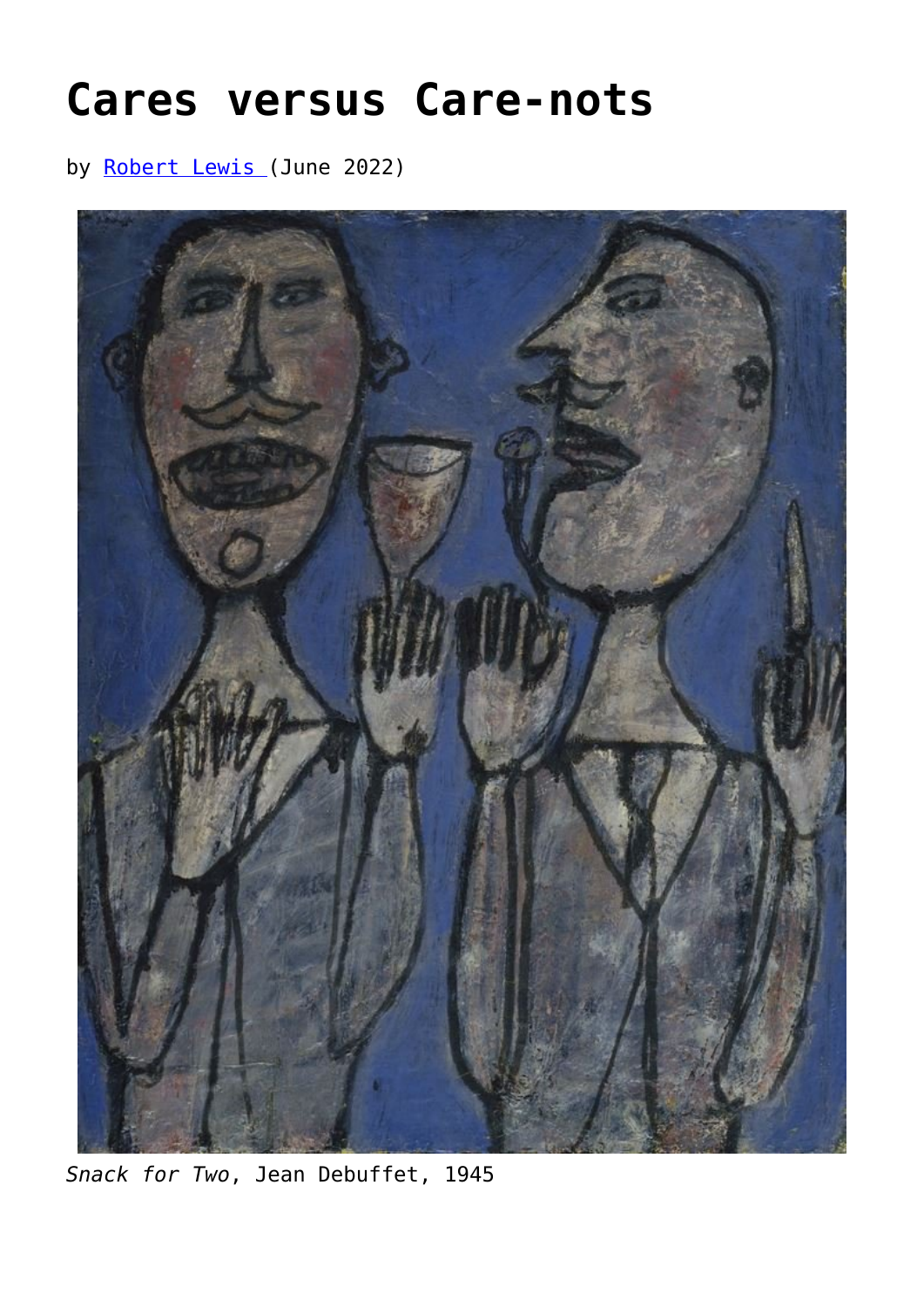*… he that can see submissive misery without relenting, and meet without emotion the eye that implores mercy, or demands justice, will scarcely be amended by remonstrance or admonition; he has found means of stopping the avenues of tenderness, and arming his heart against the force of reason. —Samuel Johnson*

The Real Clash of Civilizations

The (losing) war against human nature is taking place on many fronts in the trodden down fields of human endeavour. Some of the battles are of course more consequential than others. If we are indeed a species in peril, as many climatologists and nuclear war professionals forewarn, and if individuals, *en masse*, through subtle coercion (advertising, peer pressure) are being inveigled into making decisions that compromise not only individual health and happiness, but the health of the environment, we can propose as a subject for debate that there are two major opposing players that will determine the destiny of the species and the planet earth: the 'cares' and the 'care-nots.'

In a letter to Hannah Arendt, the philosopher Martin Heidegger writes, "we change ourselves into that which we love." Allowing for individual experience to occasion the universal, how does this very personal and deeply felt observation implicate the cares and care-nots?

The care-nots, above every other consideration, care for themselves. The world's most influential care-nots, by channeling their discipline, dynamism and aptitude into amassing all that the accumulation of wealth converts into easy purchase (a fleet of Rolls-Royces, golf courses, yachts,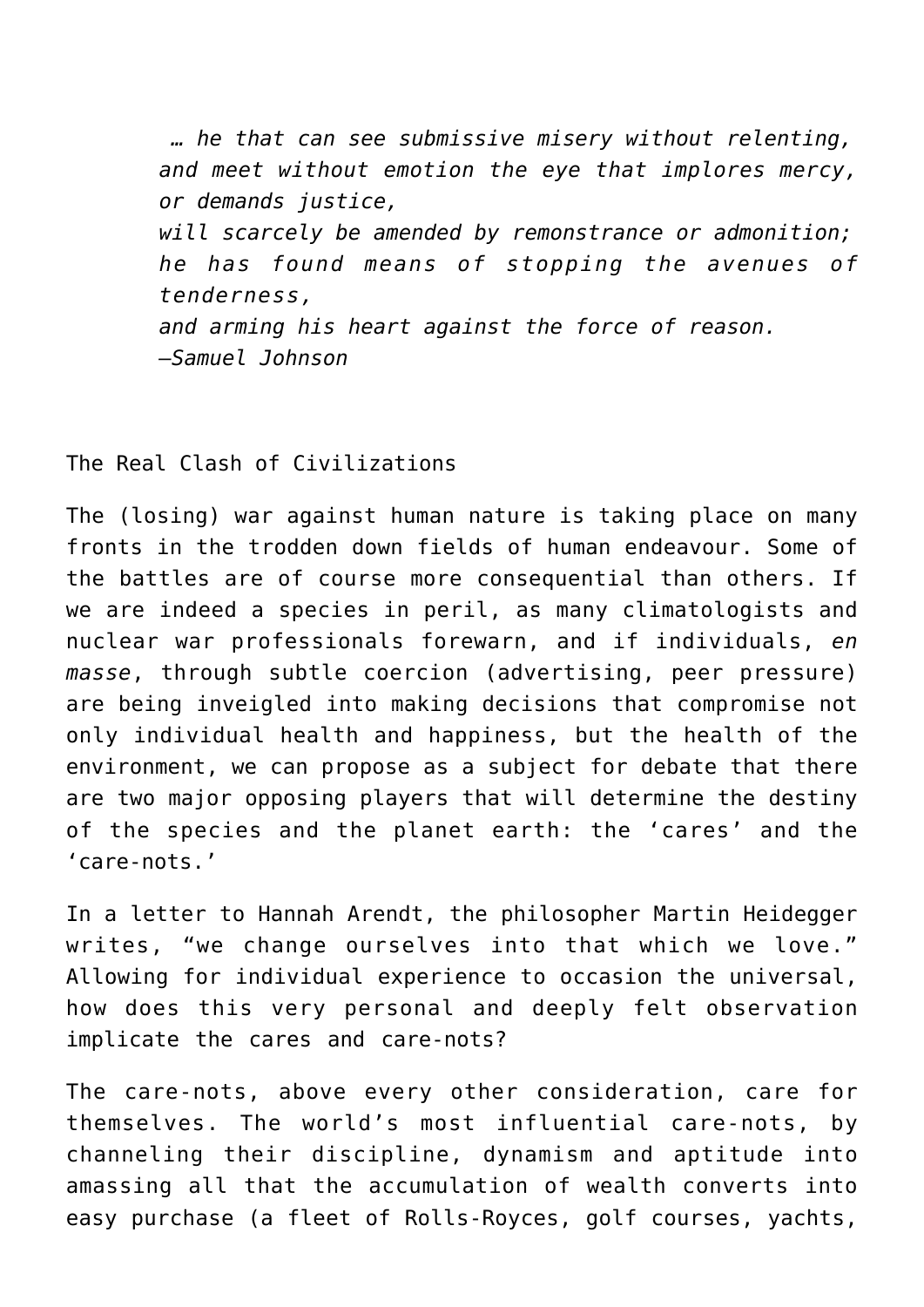islands), declare before the twin altars of selfaggrandizement and instant gratification that they love themselves, their possessions, power and influence more than all the world's human and natural resources that provide for them.

The cares in turn love all the things we want for those we love. They care about the air we breathe, the quality of foods we consume, the respect and minimum consideration owed to strangers, the elderly and infirm who cannot help themselves, and prior to the things of the world in their aggregate, cultivating and propagating those ideas and ideals that vouchsafe for the dignity and betterment of mankind: freedom of speech and assembly, universal health care, equal opportunity under the law, equitable pay.

The word care comes from Middle and Old English *Caru*; akin to Old High German *kara*, to lament, to sorrow, grieve, be troubled, be anxious, to offer mental attention, to heed. In Swedish, *kära* means to fall in love.

To care presupposes anxiety, concern. In our present century, among the growing number of disquieting developments over which the cares are concerned is the rising sugar content in food; its adverse effects on dental hygiene, type II diabetes and obesity. The cares want food manufacturers to reduce or eliminate altogether sugar from most foods.

In the documentary *[Big Sugar](https://youtu.be/LHmnkS4qBjw)*, Brian McKenna lays bare how the sugar barons periodically contribute to Kellogg's coffers and are handsomely rewarded for their largesse: the sugar content in Kellogg's Corn Flakes has doubled since the 1950s. According to *The Telegraph*, the added sugar in children's cereals has gone up by  $33\frac{8}{9}$  in the past three years.

In making their choices, the care-not sugar barons advertise to the world that they don't care about the deleterious health effects of their products on consumer health, and neither do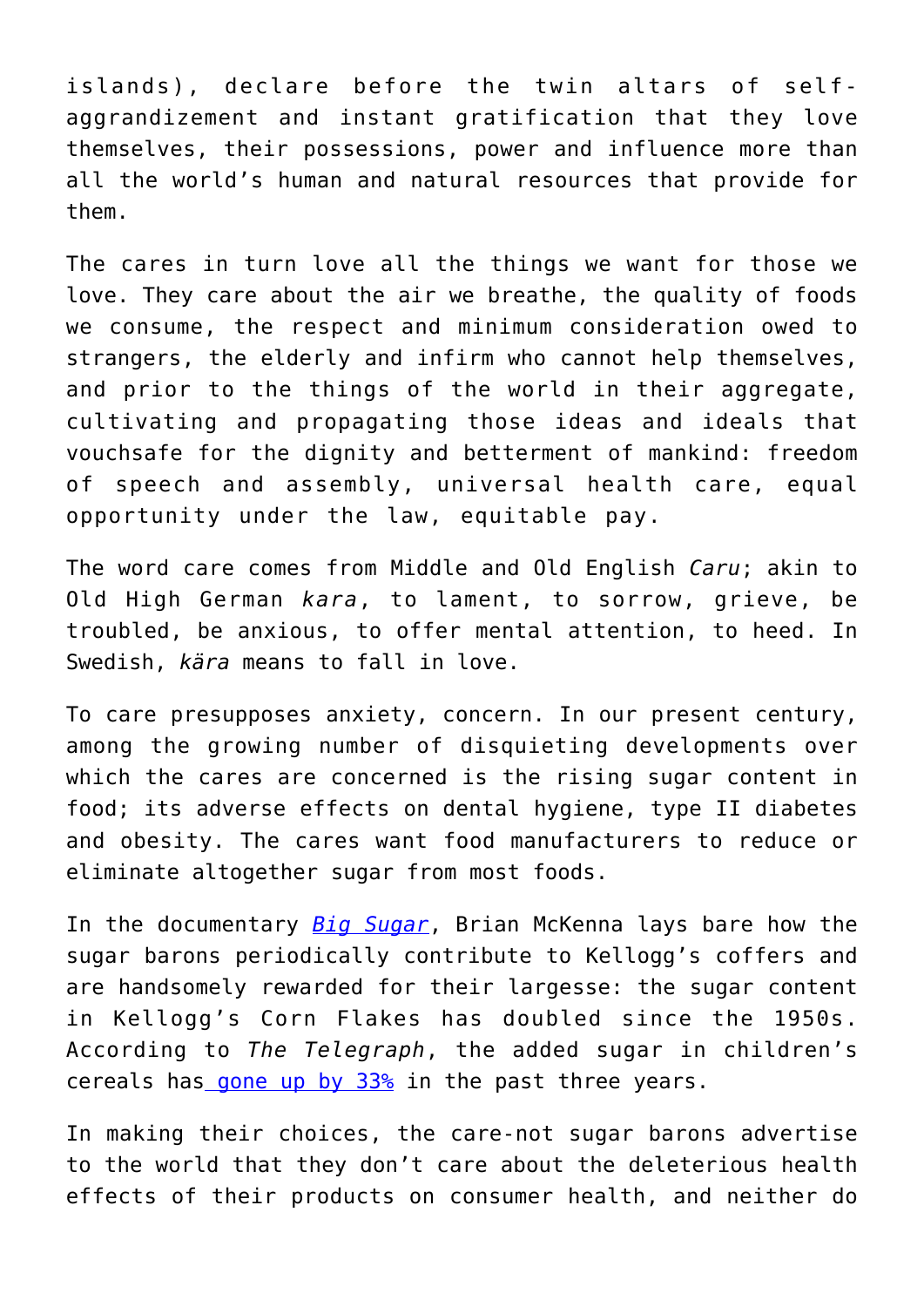the companies that agree to spike the sugar content of their imbibables and edibles. For both cane growers and retailers, it's a win-win proposition that trumps all other considerations.

Among other big winners are our much-in-demand dentists whose livelihood is directly related to the cultivation of sugar dependency. Sweet-toothed Canadians [consume](https://www.macleans.ca/society/health/sugar-and-health-how-much-sugar-do-you-eat-in-a-year/) an astounding 88 pounds of sugar per year. In the acid light of what some psychologists have characterized as suicidal consumption syndrome, it constitutes a dereliction of professional duty if your dentist hasn't advised you to use a water pic. Every dentist knows the water pic is the first line of defense against tooth decay and especially gum disease (periodontitis). Every dentists knows that chronic periodontitis reduces life expectancy between two and and five years. Your dentist's silence is nothing less than a crime of omission, an open confession that he doesn't give a damn about your teeth or your life. His sweet life is guaranteed by your addiction to sucrose: refined white sugar. It wasn't so long ago that a person would have to chew three feet of cane for the equivalent of one teaspoon of sugar. Skipping dessert was not an option.

The tobacco leaf, in its natural state, isn't nearly as harmful as its sundry adulterated derivatives: pipe and chewing tobacco, cigarettes, cigars, snuff. According to WHO (World Health Organization) there are 50 known cancer-causing chemicals in tobacco. Smoking will result in the death of 80 million people in the 21st century. The business model that grows, refines and disseminates the leaf speaks in a single voice. From the top down, the CEOs don't give a damn about the state of the nation's lungs as they continue to lobby for the right to develop and insert addictive chemicals into their products. They only care about the number of zeros in their bank statements, most of which, pace the **Panama Papers**, end up in off-shore tax havens.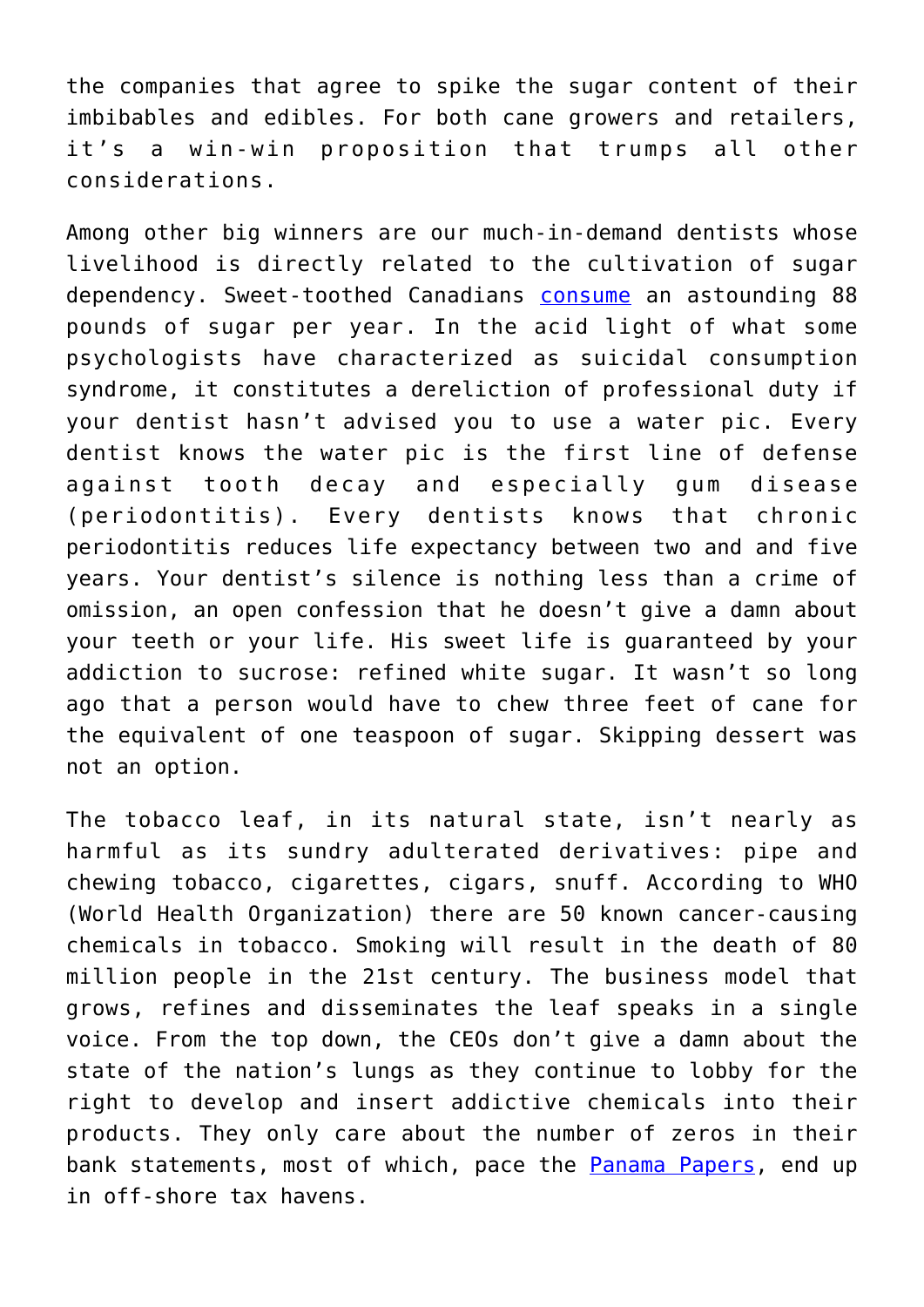Despite their lack of funds and agency, the cares, many of whom are volunteers, whose collective voice is but a whisper next to the powerful care-nots, have made it their mission to stand up to the tobacco producers in order to save the world's most vulnerable (our children) —one million of whom will perish from second-hand smoke.

As for which side is likely to emerge victorious in this and other cares versus care-nots value conflicts, a quick survey of the state of the planet earth confirms what we already know anecdotally. The world marches to the drumbeat of the carenots for whom all self-serving ends justify the means. If a particular law or regulation is at odds with a financial objective, the care-nots will do whatever is necessary to have it annulled or modified in their best vested interest. We all know that the paperboy and parking lot attendant didn't lobby for the establishment and legalization of off-shore tax havens.

Above and beyond the egregious power and financial differentials that estrange the cares from the care-nots are their respective moral compasses. The cares act according to what they know is right while the care-nots according to what is right by human nature.

The most eminent of the care-nots are the world's elite billionaires who avoid paying their fair share of tax by paying off lobbyists and politicians to write tax laws in their favour. Much of their success is owed to their extensive legal teams, the cozy cabal of care-not lawyers whom only the rich can afford. Canada's most articulate voice in journalism, Conrad Black, who is all too familiar with the \$500/hour fee lawyers routinely charge for the privilege of receiving their advice and consent, acerbically notes:

*. . . the legal profession is a 360-degree cartel that bilks society, self-proliferates through its incumbency among legislators and regulators, and has got away with*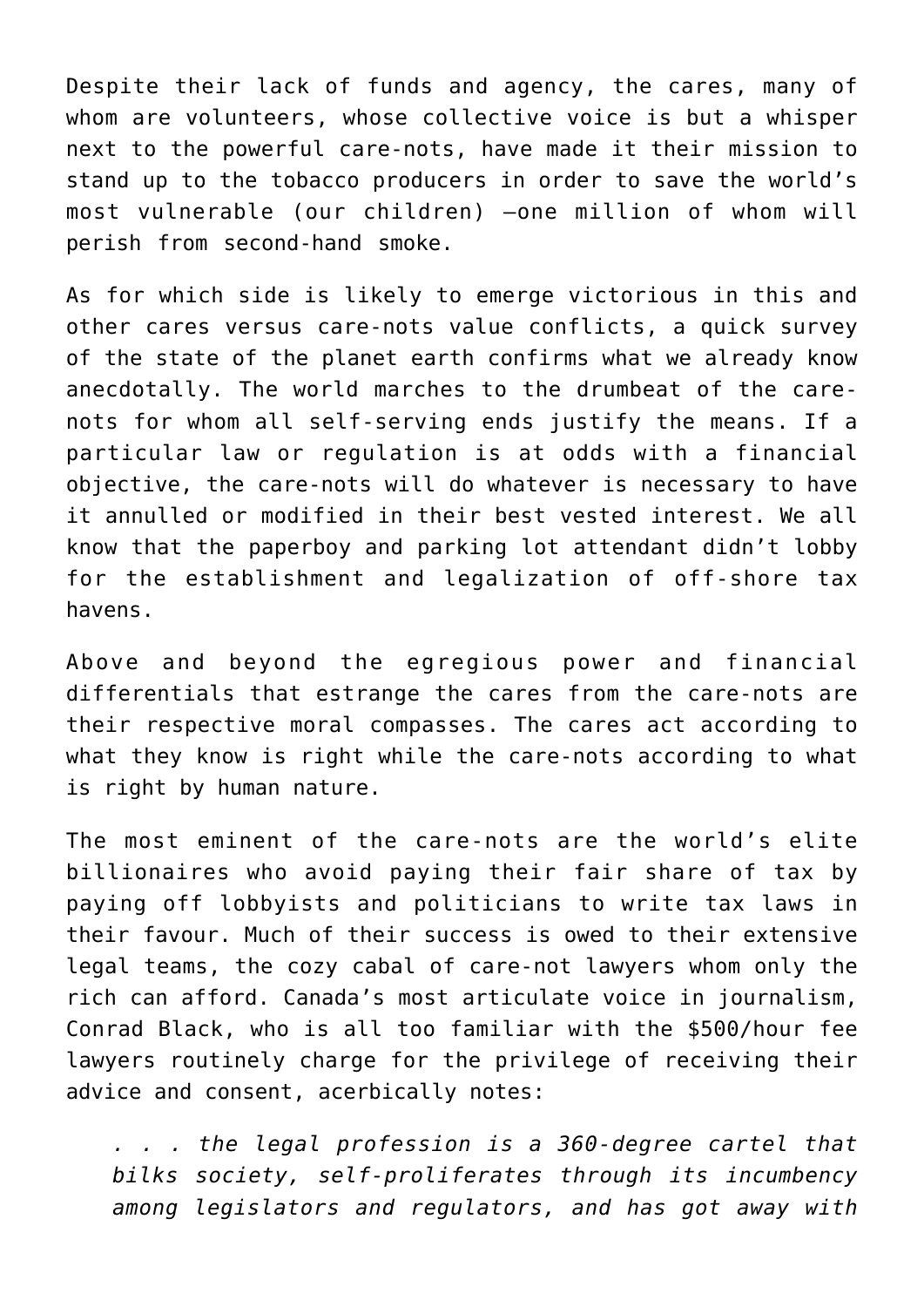*class robbery greater than that of the first two estates in pre-revolutionary France behind a smokescreen of pious claptrap about the rule of law.*

The above impartial portrait notwithstanding, the lawyers, including those in Black's employ, are the great enablers, just as the billions in tax dollars that have been diverted from government coffers into the deep pockets of care-not billionaires are monies not available for health care, dental care, child-care, vital infrastructure and many other government services.

The world's wealthiest that number in the hundreds own 99% percent of the world's wealth. A 2021 [Oxfam](https://www.newenglishreview.org/wiki/Oxfam) report found that collectively the 10 richest men in the world owned more than the combined wealth of the bottom 3.1 billion people, almost half of the entire world population. And while they speak in different tongues and disagree in matters of culture and belief, what unites them, what defines their brotherhood, is they don't care—an attitude or manner of being in the world that derives from their brilliance and acumen which includes the uncanny ability to obfuscate their unholy hoarding by engaging professional publicists (glibsters) to wax loud and sympathetic over the plight of the poor and disadvantaged.

But the cares aren't going away. They remain the stubborn weeds the care-nots can't root out. And while the former correctly regard the cares as aberrations of human nature, the latter's numbers and ubiquity (through social networking) are such that they constitute a credible threat to the care-nots' hegemony, while recognizing that caring, on the scale required in today's world of withering values, is an ask that must fall well short of what is realistically attainable. Seen from afar as it concerns the destiny of the species, the cares are drowning in a sea of care-nots, and their rescue is becoming more and more problematic as the world's wealth becomes more and more concentrated in the hands of a few all-powerful carenots.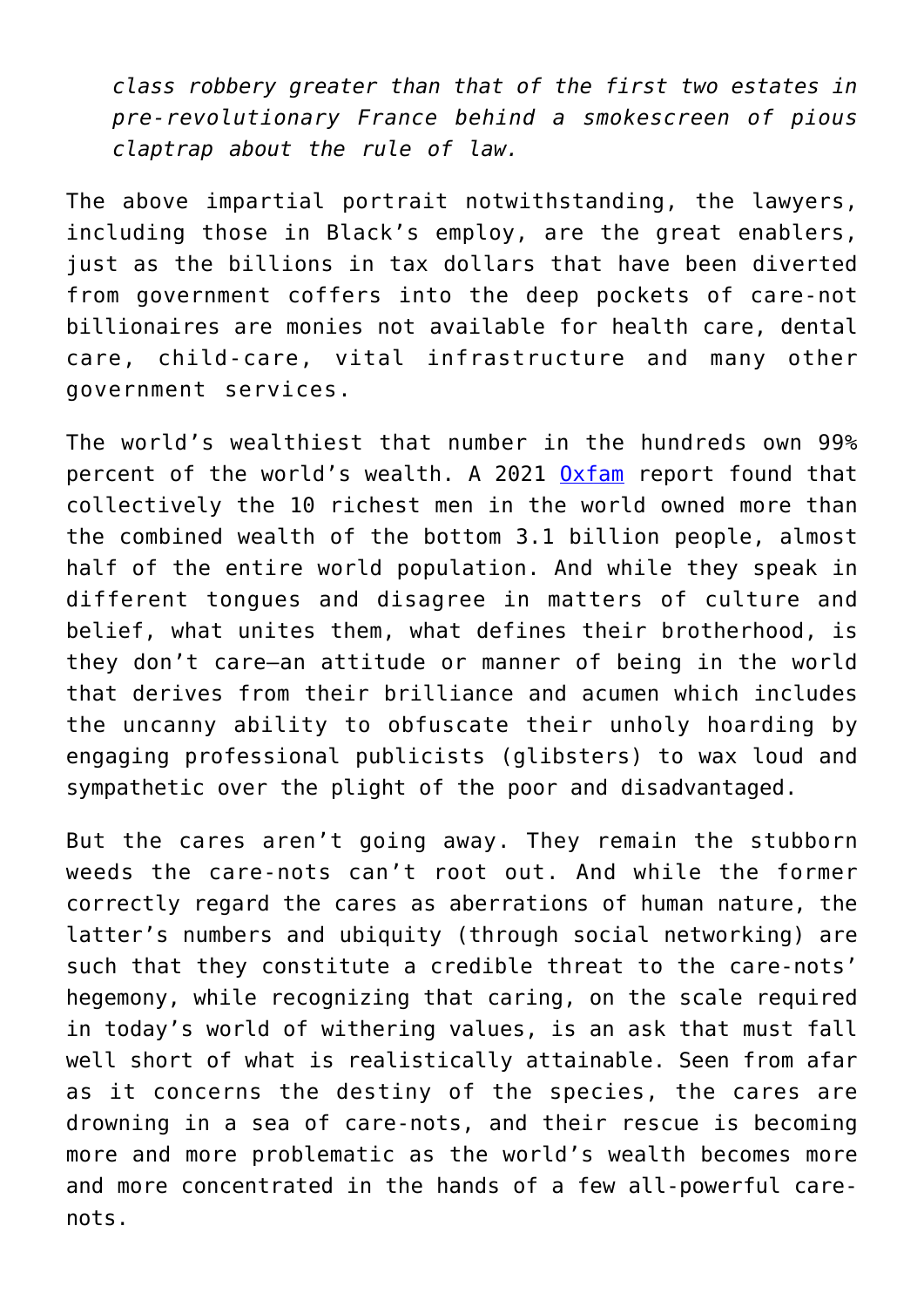If world order, as many proclaim, is indeed increasingly spiraling out of control, should the cares, despite exemplary dedication and exertion, be held responsible, or better yet hold themselves responsible for a strategy that manifestly isn't working, for not having figured out how to best the care-nots?

Since we are not constitutionally wired to care for others outside of family and friends, is it time (if there's time enough) to consider tweaking our constitution?

In the near future bio-geneticists will be able to intervene and reconfigure the human genotype. Should the cares seriously consider channeling their focus and energy into biogenetics in order to right what is all wrong in the species? Is this man's best, last hope? Or are the moral and ethical dilemmas posed by such an intervention a burden that no human being should have to carry? How confident are we that a world without carenots would be a better world? And yet if caring on a large scale wasn't an artificial construct but a constitutional given, the well-being of the world would not be an issue.

Not to be discounted is the remote possibility that the carenots will take what matters to them in their own hands and decide not preside over the toxification of the planet if their own demise is implicated. Death is a deterrent no one can afford to ignore.

Short of rewiring the species, the great challenge of our times is to convince the care-nots to care for all that which they presently don't care for. But they are ensconced in unassailable fortresses of wealth, and their care-not mandate into which the very meaning of their lives is woven is a tried and tested carapace that conscience, thus far, has not been able to penetrate.

Perhaps it is time for Nietzsche's new man to appear on the world stage. Are we ready to make ourselves complicit in his